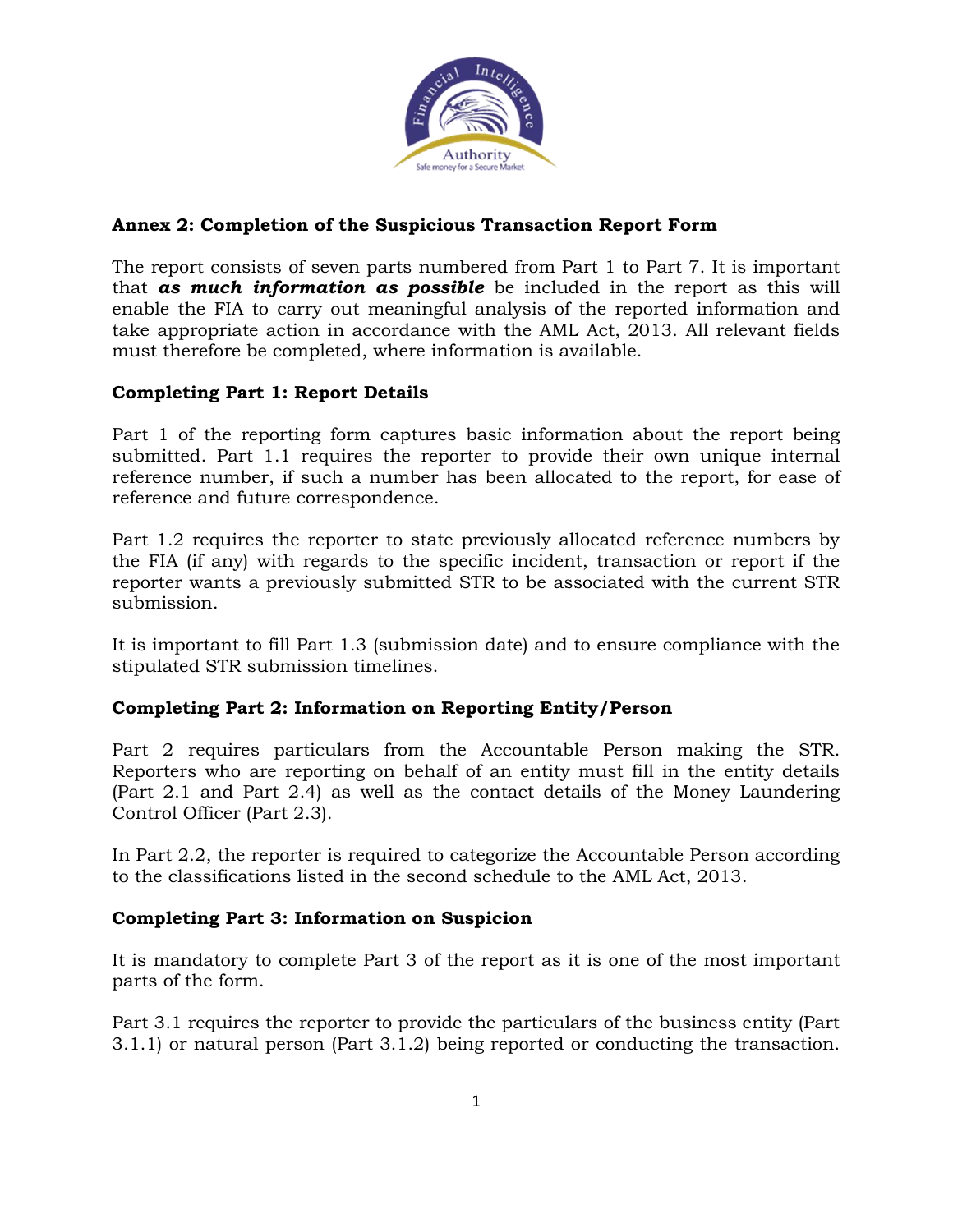

If the transaction was conducted by a person on behalf of an entity, both Part 3.1.1 and Part 3.1.2 should be filled.

In Part 3.2 and Part 3.3, the reporter is required to state in a comprehensive manner, the basis of the STR. The reporter must provide clearly and completely the events that led to the conclusion that the relevant activity is suspicious or unusual. The reasons for the conclusion being formed and the crime(s) which the reporter suspects have been committed should be stated.

Part 3.4 requires the reporter to provide actions taken internally within the entity with regard to the transaction e.g. referred for internal investigation, disciplinary processes, civil action, etc. It should be stated whether the suspect made any voluntary statements as to the source of the proceeds and the suspect's statement should be attached (if any).

### **Completing Part 4: Goods and Services**

Part 4 of the STR form deals with the particulars of the property involved in the transaction that is being reported to the FIA. If multiple properties are involved in the transaction, details for each property should be provided on a separate page.

Such property can include land, buildings, vehicles, jewellery, trademarks and patents, securities or any other interests. Particulars of the owners of the property before and after the transaction should be clearly stated (if known). The reporter must indicate the shilling value of the property that is involved in the transaction. If it is an estimated value the reporter must indicate same in the field provided. If the property involved in the transaction has been disposed, the manner and amount involved in its disposition must be indicated.

#### **Completing Part 5: Source Account of the Funds**

This section seeks to capture information on the account of the entities or persons responsible for payment.

Part 5.1 requires the reporter to indicate how the transaction was conducted, for example cash, Electronic Funds Transfer, cheque, etc.

Part 5.2 deals with particulars of the account involved in the transaction. It also requires the reporter to indicate the information which the client may have provided as to the intended purpose of the transaction, for example that the *"transaction was conducted to purchase land".*